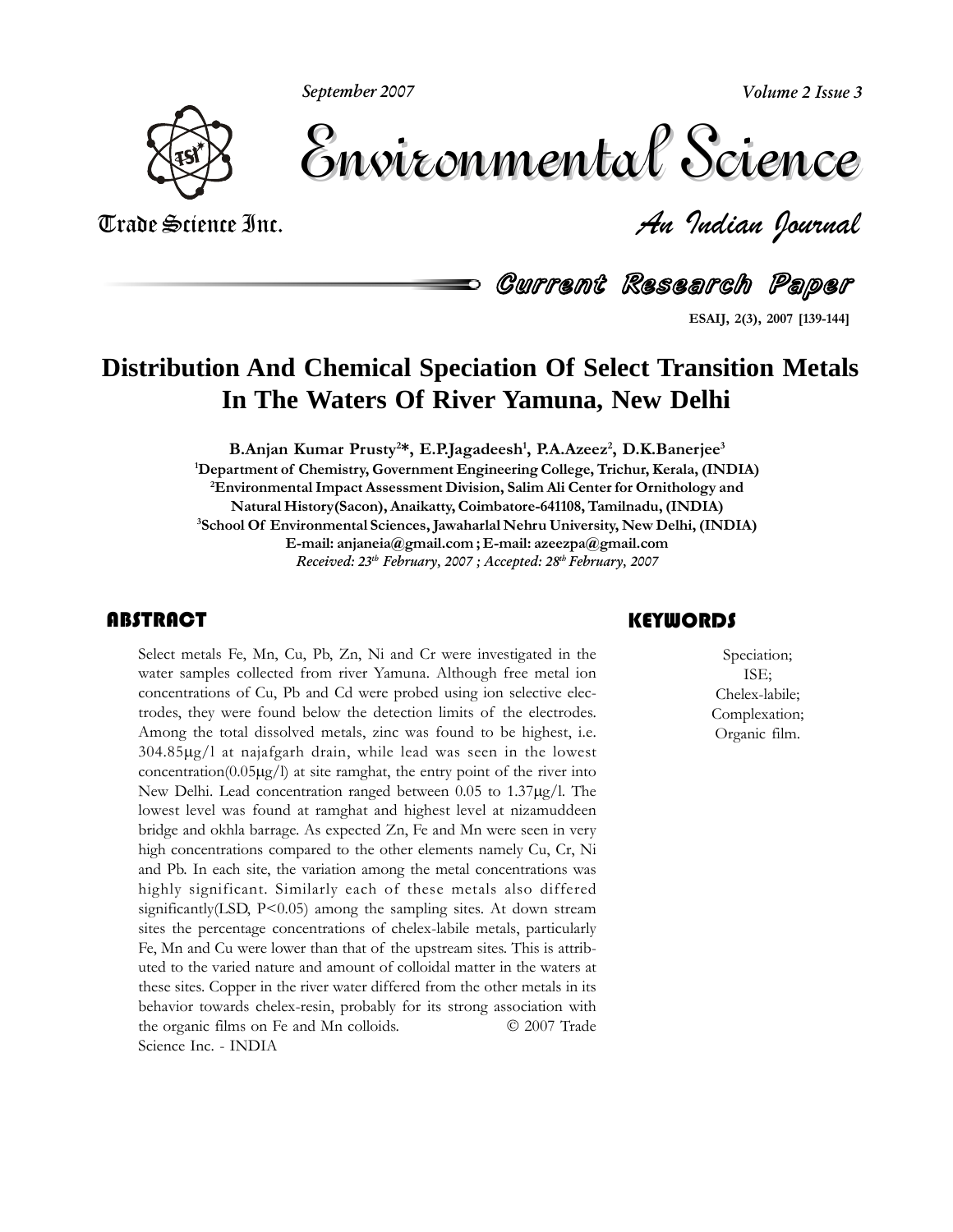schemes

# .<br>Current Research Paper <del>- I</del>

of m<br>
River processes form a major link in the separ<br>
geochemical cycle. An understanding of the path-<br>
tions geochemical cycle. An understanding of the pathways of pollutants through the riverine environment corrected cycling. Nevertheless, elected as  $\frac{1}{2}$  corrected cycling. Nevertheless, elected as  $\frac{1}{2}$  corrected cycling. Nevertheless, elected as  $\frac{1}{2}$  correcte depends on their geochemical cycling. Nevertheless, heavy metal pollution and its environmental and bio-<br>logical implications have been widely studied. Follogical implications have been widely studied. Fol-<br>lowing a number of catastrophic episodes of metal pl pollution and several observations from experimen-<br>pollution and several observations from experimenpollution and several observations from experimental studies, investigations led to the detection of certal studies, investigations led to the detection of cer-<br>tain forms of metals being responsible for toxicity use of tain forms of metals being responsible for toxicity use of and fate of metal contaminants in the medium such speciat and fate of metal contaminants in the medium such speed<br>as water. It is accepted that the quantification of The as water. It is accepted that the quantification of The profilese chemical forms would be more meaningful than als in the these chemical forms would be more meaningful than als in<br>measurement of total metal concentrations<sup>[1-6]</sup>. Study of N measurement of total metal concentrations<sup>[1-6]</sup>. Study of Nev<br>of chemical speciation of metals is very valuable to and ch of chemical speciation of metals is very valuable to and understand the responses of biological communities understand the responses<br>to metal exposures<sup>[7]</sup> and  $\alpha$ **[7]** $\sum_{n=1}^{\infty}$  and could appreciably help solvto metal exposures<sup>[7]</sup> and could appreciably help solving many modern environmental and ecotoxicological ing many modern environmental and ecotoxicological<br>issues posed by toxic metals<sup>[8-9]</sup>. However, in spite <sup>of In</sup> issues posed by toxic metals<sup>[8-9]</sup>. However, in spite of  $I$ <br>of the high importance of chemical speciation of then of the high importance of chemical speciation of  $\frac{t}{t}$ <br>metals in ecotoxicology and pollution management, metals in ecotoxicology and pollution management, such studies remain rare in countries like India.

Two different approaches have been used to study<br>chemical speciation of trace metals in natural wa-۔<br>chem ters<sup>[1]</sup> and an array of techniques are used for such  $\arccos$ <br>studies<sup>[4,10-15]</sup>. One approach is experimental and atcal speciation of trace metals in natural wa-<br>and an array of techniques are used for such accumu studies<sup>[4,10-15]</sup>. One approach is experimental and attempts to place various metal species in operationtempts to place various metal species in operationseparation and chemical analysis. The second apseparation and chemical analysis. The second approach involves computation of the equilibrium concentrations of all metal-ligand species using expericoncentrations of an including and opposed doing experimentally determined values for total metal and ligand bed<br>concentrations and published values of the relevant metal-ligand stability constants. In the cases where tiven<br>metal-ligand stability constants. In the cases where tiveri stability constants. In the cases where riveristability constant data are not available, particularly for various natural ligands, stability constants are not available, particularly<br>for various natural ligands, stability constants are determined through complexometric titrations after<br>determined through complexometric titrations after chemically isolating them.<br>Chemically isolating them.

*Andreas are availance, which will analy being years of the original physico-chemi-* called the preliminary physico-chemi-*Indian Indian Indian Postance*<br> *<i>An Indian Pournal* environmental regional chemical form of an element. Integrational chemical form of an element. ble, which will<br>ular chemical f<br>of the prelimir<br>chiniques in sec<br>oosed and exa<br>**Science** Water<br>
chemically isolating them.<br>
Regarding the experimental approach, very few along the<br>
methods are available, which will analytically respond najafgarh grating some of the preliminary physico-chemi-<br>separation techniques in sequence, several aucal separation techniques in sequence, several au-<br>thors have proposed and examined speciation tion wh

schemes to distinguish the different chemical forms<br>of metals in aquatic systems<sup>[13,16-22]</sup>. The schemes of metals in aquatic systems<sup>[13,16-22]</sup>. The schemes<br>separate various forms of metals into assorted fracseparate various forms of metals into assorted frac-<br>tions according to size/density(ultra-filtration, ultra centrifugation and dialysis), charge(electrophoresis), charge(electrophoresis), centrifugation and dialysis), charge(electrophoresis), or chromatographic characteristics(Chelex-resin,<br>or chromatographic characteristics(Chelex-resin, or chromatographic characteristics(Chelex-resin,  $XAD-2$ , Sephadex). Some of the schemes include<br>photo-oxidation also. While the significance of the  $\frac{1}{2}$  photo-oxidation also. While the significance of the individual fractions is not clearly understood, reindividual fractions is not clearly understood, researchers during the past few decades have made<br>use of one or the other schemes and have reported  $\frac{1}{2}$  of one or the other schemes and have reported<br>speciation of metals in many aquatic systems<sup>[23-30]</sup>. speciation of metals in many aquatic systems<sup>[23-30]</sup>.<br>The present study examines speciation of select met-The present study examines speciation of select metals in the water of river yamuna, flowing by the side<br>of New Delhi. The distribution of free metal ion of New Delhi. The distribution of free metal ion of New Delhi. The distribution of free metal ion<br>and chelex-labile metals were particularly examined. **area**

#### Study area

rea<br>river vamuna in New Delhi, the capital city The river yamuna in New Delhi, the capital city<br>India, receives large quantities of effluents from of India, receives large quantities of effluents from<br>thermal power plants, numerous industrial units and thermal power plants, numerous industrial units and<br>18 major drains that bring in municipal and domes-18 major drains that bring in municipal and domes-<br>tic wastes<sup>[31]</sup>. For several decades, effluents and tic wastes  $s^{[31]}$ . For several decades, effluents and wastes are being dumped in large scale into the river wastes are being dumped in large scale into the river<br>and its environs. It is very likely that the river has and its environs. It is very likely that the river has<br>accumulated large quantities of recalcitrant pollutaccumulated large quantities of recalcitrant pollutants in the bygone years and possible steady mobiliextion of toxic metals from sediments is likely to<br>cause health risk to the downstream population. Polcause health risk to the downstream population. Pol-<br>lution load in the river has been reportedly increas-Internal point and properties the several point and non-point sources of ing due to several point and non-point sources of<br>waste discharges<sup>[32-35]</sup>. Although the river yamuna has waste discharges<sup>[32-35]</sup>. Although the river yamuna has been extensively studied for heavy metals by variresearchers<sup>[36-37]</sup>, studied for heavy metals by vari-<br>researchers<sup>[36-37]</sup>, studies on their speciation in this ous researchers<sup>[36-37]</sup>, studies on their

Water samples were collected from six locations<br>along the river stretch, namely ramghat(site 1), along the river stretch, namely ramghat(site 1), najafgarh drain(site 2), old yamuna bridge(site 3),  $\frac{1}{2}$  and okhla(site 6) (Figure 1) for a period of one year. and okhla(site 6) (Figure 1) for a period of one year. The sampling site at ramghat is an upstream location where vamuna enters new delhi. The largest drain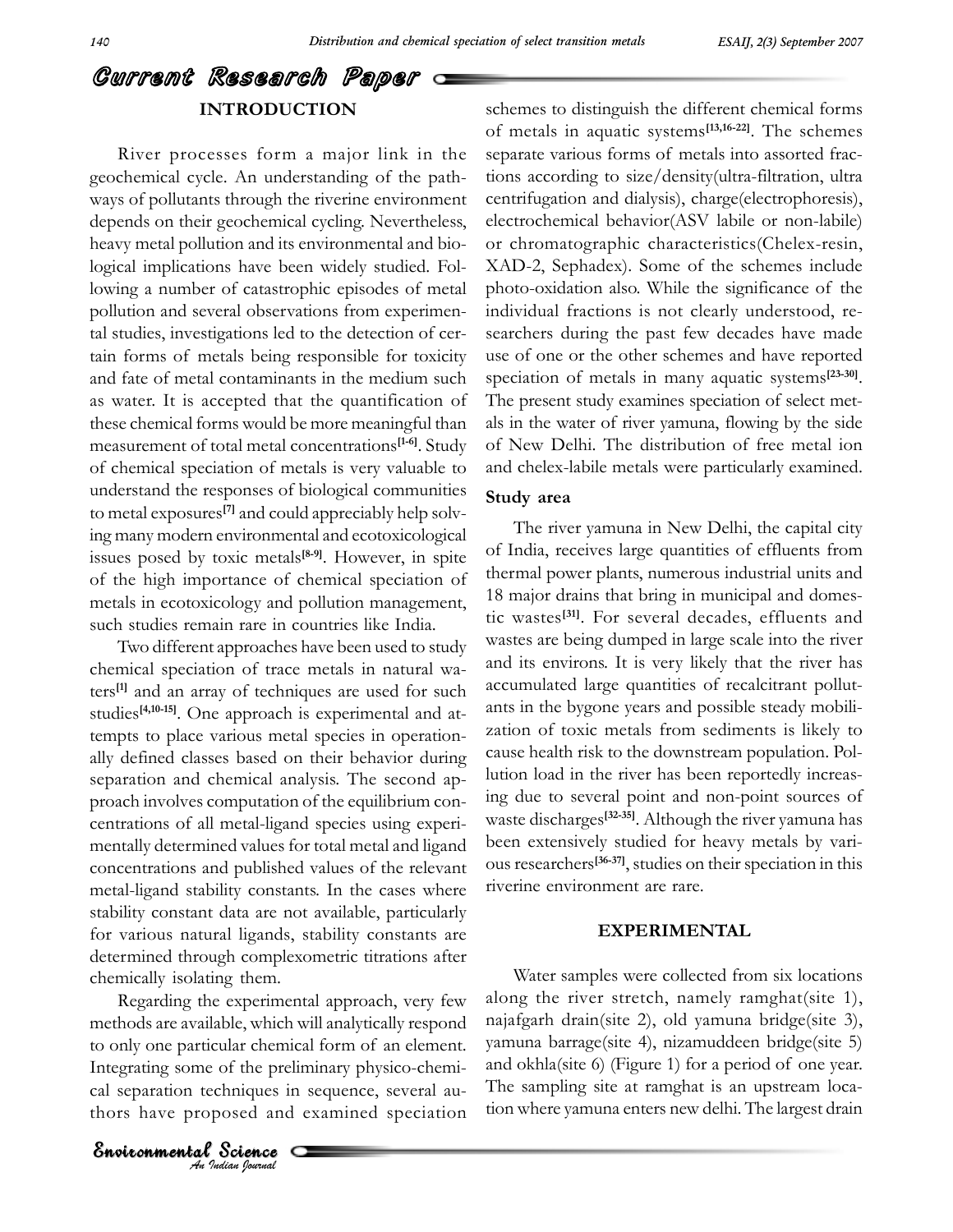that



Figure 1: Sampling sites in the river Yamuna<br>teflon sthat carries almost 50% of sewage from the city, the tained<br>najafgarh drain, joins the river just earlier to the old 2 liters er the effluents and the effluents from indraprastha ther-<br>vamuna bridge. The effluents from indraprastha theryamuna bridge. The effluents from indraprastha therthe city, joint all the city and power plant, one of the major power plants in eluted<br>the city, joins the river nearby the old yamuna bridge analy site. At okhla, the point at which the river leaves tomether. end engineering the complement and strage<br>site. At okhla, the point at which the river leaves ton<br>New Delhi, it receives a major drain carrying do-New Delhi, it receives a major drain carrying dosexeral non-point sources. The non point sources of mall several non-point sources. The non point sources of ml) a<br>pollution in this riverine environment are mostly in TA pollution in this riverine environment are mostly<br>those of urban runway runoff and waste water from showed an paration in the averal<br>those of urban runway r<br>automobile garages. samples were collected in metal free labo-<br>Water samples were collected in metal free labo-

ter samples were collected in metal free labo-<br>cleaned polyethylene bottles. The glasswares where simples were estimated in the media the experiment were cleaned with detergents. in the experiment were cleaned with detergents, then was followed for the test. soaked in 10% nitric acid for 48 hours, then washed<br>in deionized distilled water and dried in an oven at <sup>50</sup> ancal<br>in deior membrane filters(Whatman) and stored at  $4^{\circ}$ C for T<br>membrane filters(Whatman) and stored at  $4^{\circ}$ C for T  $T_{\text{N}}$  and the samples were filtered through 0.45 $\mu$  and the samples were filtered through 0.45 $\mu$ m membrane filters (Whatman) and stored at  $4^{\circ}$ C for speciation analysis. atomic absorption spectrophotomspeciation analysis. atomic absorption spectrophotometer (Model philips, PU 9200X) was used for esti-

## **Current Research Paper**<br>mating total concentration of Fe, Mn, Cu, Pb, Zn,  $\blacksquare$

mating total concentration of Fe, Mn, Cu, Pb, Zn, mating tour concentration of Te, mi, Ca, Tb, 2n,<br>Ni and Cr in the filtered samples, after the samples<br>were pre-concentrated via APDC-MIBK procedure. were pre-concentrated via APDC-MIBK procedure. metal ion concentrations, by ion selective electrode (ISE) potentiometry. The ion-analyzer (Model orion-<br>(ISE) potentiometry. The ion-analyzer (Model orion-(ISE) potentiometry. The ion-analyzer (Model orion-(i.e.d.) potentionedly. The formal analyzer (inoder ofform<br>901) fitted with the respective ISE was standard-<br>ized using a standard solution of strength compaized using a standard solution of strength compasample to the total concentration of the metal. To each<br>sample(50ml), 1ml of ion strength adjustor(ISA) was rance to the total concentration of the mean. To cated<br>sample(50ml), 1ml of ion strength adjustor(ISA) was<br>added and kept stirred by a teflon coated magnetic bead and kept stirred by a teflon coated magnetic<br>bead while concentration measurements are made. bead while concentration measurements are made. the chelex labile metal. Chelex-I00(Bio-rad) is a stythe chelex labile metal. Chelex-I00(Bio-rad) is a sty-Figure in the mean sheet receptor and to the act as chelating paired<br>imino-diacetate ions, which act as chelating group France diviny behavior experiment containing paircu<br>imino-diacetate ions, which act as chelating group<br>in binding polyvalent metal ions. About 1-2g of the solid in binding polyvalent metal ions. About 1-2g of the sodium form of chelex(100-200mesh) was made into  $\frac{1}{2}$  solum form of chelex $(100-200$  mesh) was made into<br>slurry with deionized distilled water. The slurry was sociality for the check of the check of the share metal<br>slurry with deionized distilled water. The slurry was<br>poured in to 0.8cm internal diameter metal free glass poured in to 0.8cm internal diameter metal free glass<br>columns fitted at the bottom with fritted glass and from the stock method columns fitted at the bottom with fritted glass and teflon stopcock. A flow rate of 2.5ml/min was mainteflon stopcock. A flow rate of 2.5ml/min was main-<br>tained giving a contact time of 7sec<sup>[39]</sup>. Around 1 to tained giving a contact time of  $7\text{sec}^{[39]}$ . Around 1 to 2 liters of each sample were passed through the col-2 liters of each sample were passed through the col- $\Xi$  here of each sample were passed amodgli are contained the labile metal taken up by chelex was eluted by 1N HCI in a 50ml volumetric flask and and and the fibre mean taken up by energy where<br>eluted by 1N HCI in a 50ml volumetric flask and<br>analyzed further by atomic absorption spectrophoetated by 11 Trot in a bonn volumetric mass and<br>analyzed further by atomic absorption spectropho-<br>tometer. Standard addition technique was used to reduce the matrix effects in these analyses. The esti-<br>reduce the matrix effects in these analyses. The estireduce the matrix effects in these analyses. The estimated detection limits of the metals in the water $(\mu g/m)$ <br>ml) and the recovery rate of all the metals are given in TABLE 1. Analysis of pre-analyzed water samples<br>in TABLE 1. Analysis of pre-analyzed water samples showed an average recovery rate of an arc metals are given<br>showed an average recovery rate of 95.1%. A test of least significant difference (LSD) was performed. of least significant difference (LSD) was performed,  $rac{1}{\sqrt{2}}$ of least significant difference (LSD) was performed,<br>using 'MEGASTAT', to evaluate the variability of<br>metals among the sampling sites. The  $\alpha$ =0.05 critemetals among the sampling sites. The  $\alpha$ =0.05 crite-

#### **RESULTS AND DISCUSSION**

total concentration of the metals varied among the average concentrations of total dissolved metals at different sites are given in TABLE 2. The metals at different sites are given in TABLE 2. The total concentration of the metals varied among the **1: Detection limits for transition metals**

| Metal                                 | Fe   | Mn   | Zn   | Cu    | Pb    | <b>Cr</b> | Ni   |
|---------------------------------------|------|------|------|-------|-------|-----------|------|
| Detection level in water $(\mu g/ml)$ | 0.08 | 0.06 | 0.05 | 0.007 | 0.005 | 0.03      | 0.02 |
| Recovery rate $(\%$                   | 97.1 | 96.3 | 96.9 | 95.1  | 93.4  | 91.9      | 95.2 |

# *Indian Journal*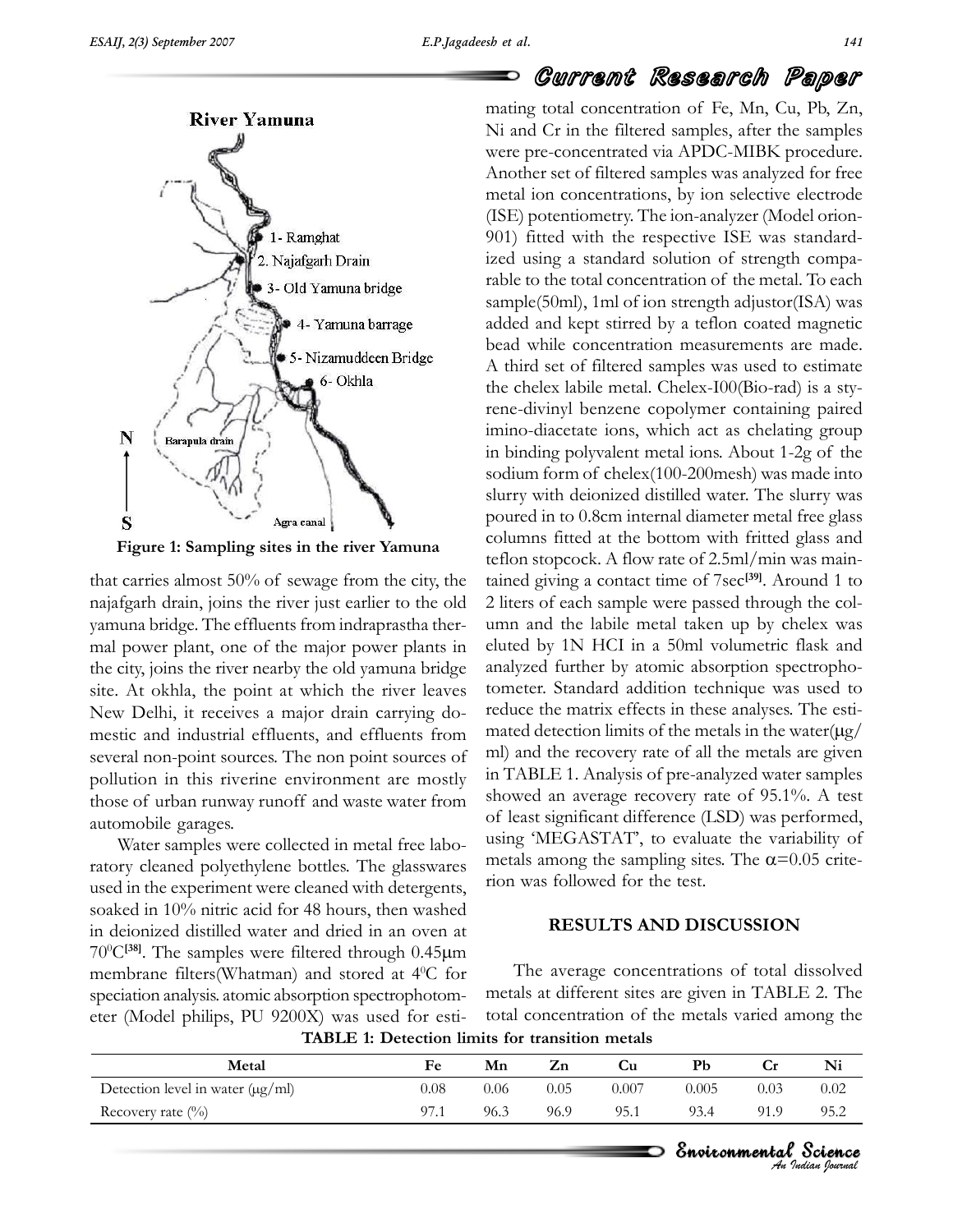than

## Current Research Paper *Gurrent Kesearch Paper*  $\epsilon$  and months. The industrial and do- that

effluents of varying compositions and do-<br>effluents of varying compositions and quan- $\frac{1}{1}$  is  $\frac{1}{2}$  mestic effluents of varying compositions and quantities are responsible for these spatial and temporal or variations. Many metal ions are released into the en-<br>variations. Many metal ions are released into the envariations. Many metal ions are released into the environment as a result of civilizatory activities. Whenever the rate of release exceeds the natural rate of the ecosystem may result. (I the total dissolved metals zinc was seen in tiver st<br>highest concentration(304.85 $\mu$ g/l at site 2), while Among the total dissolved metals zinc was seen in<br>the highest concentration(304.85 $\mu$ g/l at site 2), while<br>lead was seen in the lowest concentration(0.05 $\mu$ g/l the highest concentration  $(304.85 \mu g/l$  at site 2), while lead was seen in the lowest concentration $(0.05\mu g/l$  using<br>at site 1). Lead, one of the most pernicious heavy that  $\frac{1}{100}$  of  $\frac{1}{100}$ ranged in the lowest concentration  $(0.05 \mu g/l$  using 1<br>a). Lead, one of the most pernicious heavy that coranged in concentration from 0.05 to 1.37 $\mu$ e/ the de metals, ranged in concentration from  $0.05$  to  $1.37 \mu$ g/ the<br>l. The lowest level was found at site 1 and highest ele l. The lowest level was found at site 1 and highest electron-<br>level at sites 5 and 6. Zn, Fe and Mn were seen in labile r level at sites 5 and 6. Zn, Fe and Mn were seen in labil<br>very high concentrations compared to other elements 3. T very high concentrations compared to other elements<br>namely Cu, Cr, Ni and Pb. The recorded concentramamely Cu, Cr, Ni and Pb. The recorded concentra-<br>tions of the metals in this river water were compared of the tions of the metals in this river water were compared of<br>with that of the values reported from river Gomti th with that of the values reported from river Gomti the c<br>that flows by Lucknow, another major industrial city How that flows by Lucknow, another<br>in the northern India<sup>[40]</sup> (TAI **[40]**that flows by Lucknow, another major industrial city<br>in the northern India<sup>[40]</sup> (TABLE 2). Of all the metin the northern India<sup>[40]</sup> (TABLE 2). Of all the metals, only Cu and Zn were found to be higher than elementary charge that reported from river gomti. Almost all the metals chell that reported from river gomti. Almost all the metals<br>showed elevated levels in the down stream points while showed elevated levels in the down stream points

than that of upstream ones. Singh et al.<sup>[40]</sup> also reat of upstream ones. Singh et al.<sup>[40]</sup> also re-<br>similar findings. It appears established that on a global scale, the flux of Zn exceeds the natural<br>on a global scale, the flux of Zn exceeds the natural on a global scale, the flux of Zn exceeds the natural<br>rate of cycling<sup>[41]</sup>. In each site, the variation among the metals was highly significant. Similarly each of the metals was highly significant. Similarly each of these metal concentrations also differed significantly these metal concentrations also differed significantly<br>(LSD, P<0.05) among the sampling sites along the (LSD,  $P < 0.05$ ) and the stretch.

river stretch.<br>
Measurement of metals in the water samples<br>
using ISE did not yield any results. This indicated using ISE did not yield any results. This indicated<br>that concentrations of free metal ions were below that concentrations of free metal ions were below<br>the detection limits(in the range of  $10^9$ M) of the the detection limits (in the range of  $10^{\degree}$ M) of the electrodes. The average concentrations of chelexelectrodes. The average concentrations of chelex-<br>labile metals at different sites are given in TABLE 2. The corresponding percentage levels of chelex-<br>3. The corresponding percentage levels of chelex-3. The corresponding percentage levels of chelex-<br>labile metals are given in TABLE 4. As in the case abile metals are given in TABLE 4. As in the case<br>of the total dissolved metals. Zn was seen to have of the total dissolved metals, Zn was seen to have<br>the chelex labile forms in highest concentration. the chelex labile forms in highest concentration. However, in terms of percentage it did not occupy<br>the highest position: the chelex-labile form of the the highest position: the chelex-labile form of the<br>element was only about 73%. Highest percentage of element was only about 73%. Highest percentage of chelex labile form was seen in the case of  $Cu(93%)$ . chelex labile form was seen in the case of  $Cu(93%)$ , while the lowest was seen in the case of Fe(51%). In **2: Annual average concentration**( $\mu$ g/l) of total dissolved metals in the case of Cu(93%), levels in the down stream points while the lowest was seen in the case of Fe(51%). In 2: **Annual average concentration**( $\mu$ g/l

| TADLE 2: Annual average concentration(ug/1) of total dissolved metals in river famuna |           |        |        |        |                             |        |                             |                   |  |  |
|---------------------------------------------------------------------------------------|-----------|--------|--------|--------|-----------------------------|--------|-----------------------------|-------------------|--|--|
| <b>Metals</b>                                                                         | Site $1*$ |        |        |        | Site 2 Site 3 Site 4 Site 5 | Site 6 | River average concentration | Reported values # |  |  |
| Fe                                                                                    | 114.71    | 291.14 | 181.1  | 145.82 | 207.04                      | 205.7  | $190.9 \pm 60.8$            | 79.0-319.0        |  |  |
| Mn                                                                                    | 111.83    | 87.23  | 80.61  | 82.21  | 69.02                       | 69.22  | $83.3 \pm 15.7$             | $4.0 - 97.0$      |  |  |
| Cu                                                                                    | 6.19      | 16.22  | 12.25  | 12.37  | 16.6                        | 18.73  | $13.7 \pm 4.5$              | $1.3 - 4.0$       |  |  |
| Pb                                                                                    | 0.05      | 1.3    | 0.96   | 1.01   | 1.37                        | 1.37   | $1.01 \pm 0.5$              | 15.8-27.0         |  |  |
| Z <sub>n</sub>                                                                        | 155.27    | 304.85 | 216.61 | 227.77 | 241.61                      | 212.15 | $226.4 \pm 48.5$            | 14.0-28.7         |  |  |
| Ni                                                                                    | 2.26      | 9.21   | 7.59   | 7.48   | 7.89                        | 8.03   | $7.1 \pm 2.4$               | $7.0 - 11.0$      |  |  |
| Cr                                                                                    | 5.36      | 18.78  | 18.14  | 20.35  | 20.4                        | 18.37  | $16.9 \pm 5.7$              | $2.0 - 68.0$      |  |  |

chelex labile metals \*Site 1:Ran 5.36 18.78 18.14 20.35 20.4 18.37<br>**ghat,Site 2: Najafgarh drain,Site 3: Old yamuna bridge,Site 4: Yamuna<br><b>3: Annual average concentration(**LLP / 1) of TA **chelex labile metals** of chelex labile metals 3.50 16.76 16.14 20.55 20.4 16.77 16.9 16.9 16.9 2.0-06.0<br>1:Ramghat,Site 2: Najafgarh drain,Site 3: Old yamuna bridge,Site 4: Yamuna barrage,Site 5: Nizamuddeen bridge,Site 6: Okhla #Singh et al., 2005<br>3LE 3: Annual avera **of chelex labile metals**

| chelex labile metals             |           |        |               |        |        | of chelex labile metals          |        |        |        |        |        |        |        |
|----------------------------------|-----------|--------|---------------|--------|--------|----------------------------------|--------|--------|--------|--------|--------|--------|--------|
| <b>Metals</b>                    | Site $1*$ |        | Site 2 Site 3 | Site 4 | Site 5 | Site 6                           | Metals | Site 1 | Site 2 | Site 3 | Site 4 | Site 5 | Site 6 |
| Fe                               | 86.62     | 161.83 | 119.46        | 98.64  | 117.72 | 104.53                           | Fe     | 75.51  | 55.58  | 65.96  | 67.65  | 56.86  | 50.82  |
| Mn                               | 93.98     | 64.51  | 50.74         | 53.43  | 46.93  | 48.1                             | Mn     | 84.04  | 73.95  | 62.95  | 64.99  | 67.99  | 69.49  |
| Cu                               | 5.75      | 13.78  | 10.43         | 10.38  | 13.36  | 14.04                            | Cu     | 92.89  | 84.96  | 85.14  | 83.91  | 80.48  | 74.96  |
| Pb                               | 0.04      | 1.1    | 0.78          | 0.83   | 1.15   | 1.1                              | Pb     | 80     | 84.62  | 81.25  | 82.18  | 83.94  | 80.29  |
| Zn                               | 114.82    | 214.97 | 158.14        | 169.68 | 174.9  | 155.29                           | Zn     | 73.95  | 70.52  | 73.01  | 74.5   | 72.39  | 73.2   |
| Ni                               | 1.85      | 7.66   | 6.39          | 6.02   | 6.27   | 6.6                              | Ni     | 81.86  | 83.17  | 84.19  | 80.48  | 79.47  | 82.19  |
| Cr                               | 4.62      | 16.13  | 14.98         | 17.76  | 18.23  | 15.32                            | Cr     | 86.19  | 85.89  | 82.58  | 87.27  | 89.36  | 83.4   |
| *Site names are given in Table 2 |           |        |               |        |        | *Site names are given in Table 2 |        |        |        |        |        |        |        |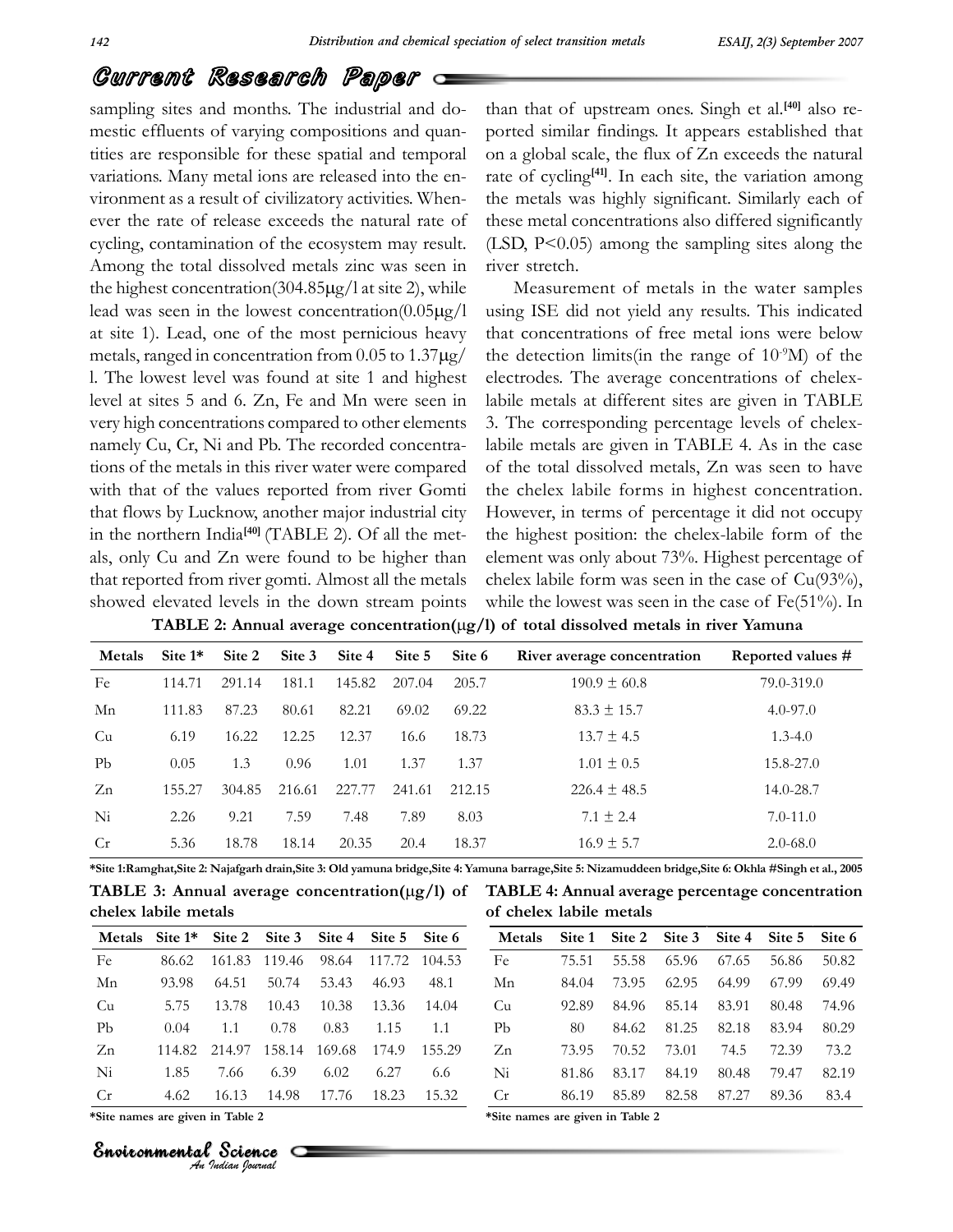case of Cu, the percentage of chelex labile forms<br>across the months and sites was in the range of 75  $\frac{1}{100}$  across the mo

to 93 %.<br>
Though complexes of log stability constant 9, 219-2<br>
greater than 14.0 are not expected, at down stream [2] M.R.Tw greater than 14.0 are not expected, at down stream [2] sites the percentage concentrations of labile metals have been found to be considerably lower than the<br>upstream site(Ramghat, Site 1). As noted earlier, the upstream site (Ramghat, Site 1). As noted earlier, the  $\begin{bmatrix} 3 \end{bmatrix}$  $\begin{bmatrix} 3 & 3 \end{bmatrix}$ <br>fraction of chelex-labile metals varied across months and sites. The resin kinetics cannot be accountable [4]<br>for the observed changes as experimental conditions, for the observed changes as experimental conditions,<br>like flow rate and temperature, remained identical [5] like flow rate and temperature, remained identical [5]<br>all through the study. A range of factors would inall through the study. A range of factors would influence the adsorption on/or occlusion of colloids [6]<br>resulting in differing concentrations of labile species resulting in differing concentrations of labile species<br>as observed in the present study. Among such facas observed in the present study. Among such fac-<br>tors important are the quantities of colloids and their  $\frac{1}{100}$  tors important are the quantities of colloids and their<br>nature at various sites, and the differences in the external characteristics of the metal ions and their  $\begin{bmatrix} 10 \\ 20 \\ 10 \end{bmatrix}$  characteristics of the metal ions and their  $\begin{bmatrix} 10 \\ 10 \end{bmatrix}$  complexes such as charge, size, and extent of complexation<sup>[42]</sup>. Similar observations v<br>certain earlier studies also<sup>[43]</sup>.  $\begin{bmatrix} 10 & 12 \\ 21 & 12 \end{bmatrix}$ . Similar observations were reported in certain earlier studies also<sup>[43]</sup>.

r<br>
extrain earlier studies also<sup>[43]</sup>. [12]<br>
The percentage of chelex-labile metal concentrations of Fe. Mn and Cu showed sharp differ-The percentage of chelex-labile metal concen-<br>trations of Fe, Mn and Cu showed sharp differ-<br>ences(8-20%) between the first upstream sampling 51, 844-851 (1979). ences(8-20%) between the first upstream sampling<br>site and the rest of the sampling sites, while Pb, Zn, [1] site and the rest of the sampling sites, while  $Pb$ ,  $Zn$ , Ni and Cr showed relatively lower differences. It is<br>possible that addition of domestic/municipal sew-  $[15]$ possible that addition of domestic/municipal sew-<br>Environ.Pollut., 131, 355-364 (2004). age downstream and the resulting higher formation<br>of colloidal forms of Fe and Mn may be an imporof colloidal forms of Fe and Mn may be an important reason for these changes. Nevertheless, river systant reason for these changes. Nevertheless, river sys-<br>tems constitute a multimetal-multiligand system and tems constitute a multimetal-multiligand system and<br>hence studies on the speciation of trace metals in hence studies on the speciation of trace metals in [19] R.<br>rivers remain one of the interesting aspects owing to the natural pathways of metals in such systems. Cop-<br>the natural pathways of metals in such systems. Copthe natural pathways of metals in such systems. Coporganics would associate itself with organic films [21] covering the iron and manganese colloids becoming  $[21]$  E<br>covering the iron and manganese colloids becoming Exercise the iron and manganese colloids becoming<br>
itself unavailable to the chelex resin<sup>[44]</sup>. Other elements [22] tiself unavailable to the chelex resin<sup>[44]</sup>. Other elements [22] that did not show notable differences between the that did not show notable differences between the  $\begin{bmatrix} 12 \\ 23 \end{bmatrix}$  L. First and the other locations have lesser affinity to<br>organic complexans. Speciation of organic ligands organic complexans. Speciation of organic ligands [24] D.<br>(distribution of the chemical species of ligands) in (distribution of the chemical species of ligands) in  $\frac{1}{10}$ <br>water, which is very complex, has significant role in  $\frac{1}{10}$ water, which is very complex, has significan<br>determining the speciation of metals<sup>[45]</sup>.

## Current Research Paper **REFERENCESREFERENCES**

- T.M.Florence, G.E.Batley; CRC, Crit.Rev.Anal.Chem., **<sup>9</sup>**, 219-296 **(1980)**. **[2]**9, 219-296 (1980).<br>M.R.Twiss, O.Errecalde, C.Fortin, P.G.C.Campbell,
- D.Denizeau, E.Berkelaar, B.Hale, K.van Rees; Canadian Network of Toxicology Centre (CNTC), <sup>27</sup> **(2000)**. **[3]**(CNTC), 27 **(2000)**.<br>P.Svete, R.Milacic, B.Pihlar; I.Environ.Monit., **3**, 586-
- **[3]** P.Svete, R.Milac<br>590 **(2001)**.
- W.Baeyens, F.Monteny, M.Leermakers, S.Bouillon; Anal.Bioanal.Chem., **<sup>376</sup>**, 890-901 **(2003)**. **[5]**B.Michalke; Ecotoxicol.Environ.Safety., **<sup>56</sup>**, 122-139 **(2003)**.
- $(2003)$ .
- J.O.Okonkwo, M.Mothiba, O.R.Awofolu, O.Busari; Bull.Environ.Contam.Toxicol., **<sup>75</sup>**, 1123-1130 **(2005)**. **[7]**Bull. Environ. Contam. Toxicol., 75, 1123-1130 (2005).
- Mar.Pollut.Bull., **<sup>50</sup>**, 62-72 **(2005)**. **[8]**Mar.Pollut.Bull., **50**, 62-72 **(2005)**.<br> **[8]** A.Sanz-Medel: Pure.Appl.Chem., **70**, 2281-2285 **(1998)**.
- A.S.Hursthouse; J.Environ.Monit., **<sup>3</sup>**, 49-60 **(2001)**. **[10]**
- **[8]** A.Sanz-Medel; Pure.Appl.Chem., **70**, 2281-2285 **(1998)**<br>**[9]** A.S.Hursthouse; J.Environ.Monit., **3**, 49-60 **(2001)**.
- [10] P.Benes, E.Steinnes; Water Res., 8, 947 (1974).
- [11] B.T.Hart, S.H.R.Davies; Aust.J.Mar.Freshwater Res., 28, 105-112 (1977).
- 28, 105-112 (1977).<br>
[12] H.Oda, S.Okabe; J.Faculty, Mar.Sci.Technol, Tokai<br>
Univ., 10, 89 (1977). Univ., **10**, 89 (**1977**).<br>A.Tessier, P.G.C.Campbell, M.Bission; Anal.Chem.,
- 844-851 **(1979)**. **[14]**51, 844-851 **(1979).**<br>51, 844-851 **(1979).**<br>G.E.Batley, S.E.Apte, I.L.Stauber: Aust.I.Chem., **57**,
- [14] G.E.Batley, S.E.Apte
- E.Fernandez, R.Jimenez, A.M.Lallena, J.Aguilar; Environ.Pollut., **<sup>131</sup>**, 355-364 **(2004)**. **[16]**Environ.Pollut., **131**, 355-364 **(2004)**.<br> **[16]** G.E.Batley, T.M.Florence: Anal.Lett., **9**, 379-388 **(1976**).
- 11 Bernard Branch, 123, 322 Correction, 2013<br> **[16]** G.E.Batley, T.M.Florence; Anal.Lett., 9, 379-388 **(1976)**.<br> **[17]** S.E.Sugai, M.A.Healy: Mar.Chem., **6**, 291-308 **(1978)**.
- [17] S.F.Sugai, M.A.Healy; Mar.Chem., 6, 291-308 (1978).
- **[18]** Y.Sugimura, Y.Suzuki, Y.Miyake; J.Oceanogr. Soc.Japan, 34, 93-96 (1978). R.M.Harrison, D.P.H.Laxen; Nature, **<sup>286</sup>**, 791-793 **(1980)**.
- **(1980)**. J.R.Hasle, M.I.Abdullah; Mar.Chem., **<sup>10</sup>**, 487-503 **(1981)**.
- **(1981)**.
- H.W.Nurnberg, C.J.M.Kramer, J.C.Duinker; Eds.Nihoff/Junk Publ., The Hague, <sup>95</sup> **(1984)**. **[22]**Eds.Nihoff/Junk Publ., The Hague, 95 (1984).
- [22] C.Ianni, N.Ruggieri, P.Rivaro, R.Frache; Anal.Sci., 17,<br>1273-1278 (2001). 1273-1278 (2001).<br>L.J.F.Sanchez, R.Rubio, G.Rauret; Int.J.Environ.Anal.
- *An*en., **51**, 113-121 (1993).<br>*A*K.Datta, V.Subramanian: Environ.Geol., **36**, 93-**523** L.J.F.Sanchez, R.Rubio, G.Rauret<br>Chem... **51**, 113-121 **(1993)**.
- ol., **36**, 93-<br>*I*dez; Bull.<br>**1999)**.<br>, R.P.Lim;<br>? Science ., 36, 93-<br>ez; Bull.<br>**99)**.<br>R.P.Lim;<br>**Science (1997)**.101 (1997). L.Ramos, M.J.Gonzalez, L.M.Hernandez; Bull. Environ.Contam.Toxicol.,
- **f 625** L.Ramos, M.J.Gonzalez, L.M.Hernandez; Bull Environ.Contam.Toxicol.. **62**, 301-308 **(1999)**. Environ.Contam.Toxicol., 62, 301-308 (1999).<br>[26] S.J.Markich, P.L.Brown, R.A.Jeffrey, R.P.Lim;
-